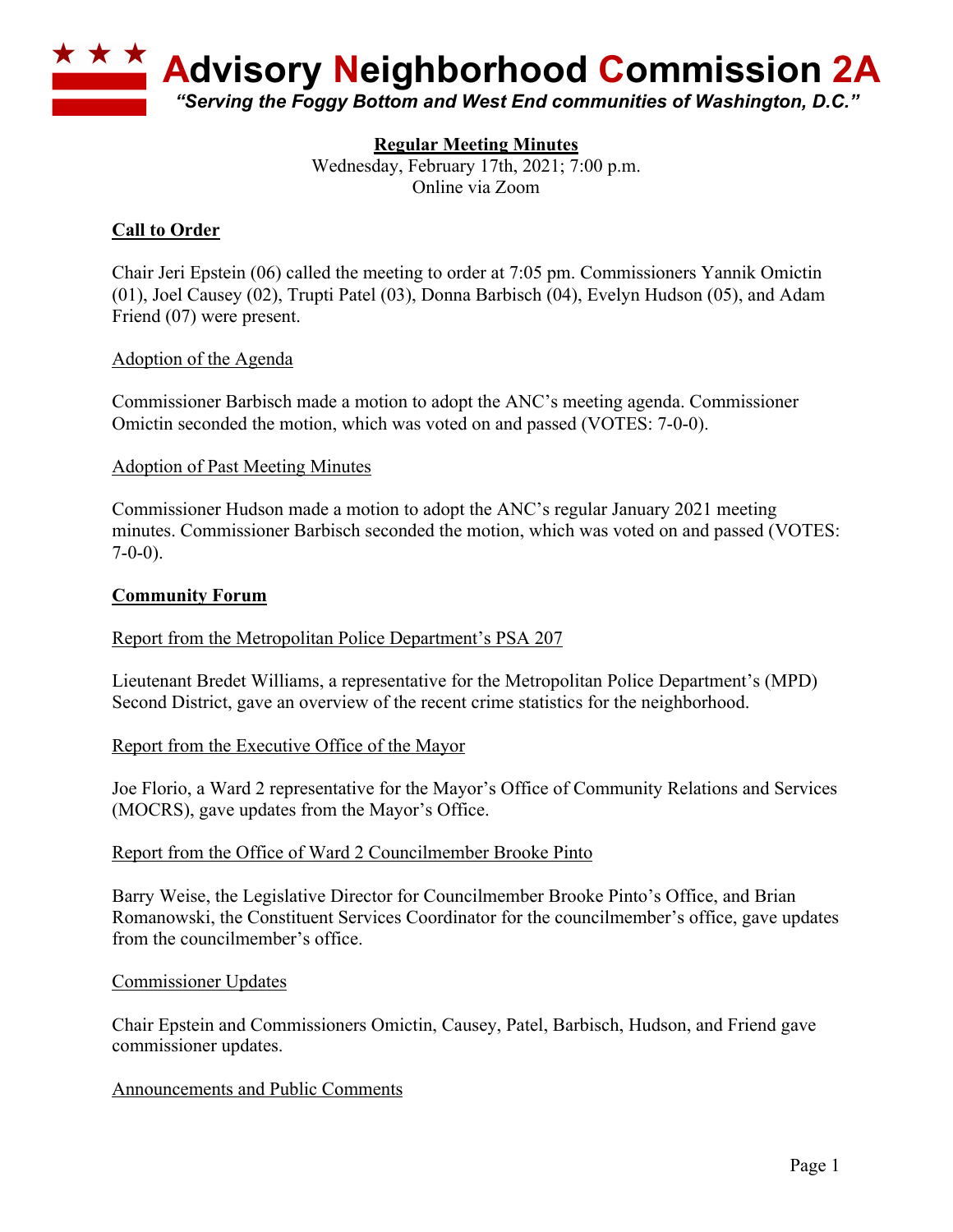Denise Snyder, the Executive Director of the Foggy Bottom West End Village, gave an update regarding the village's efforts to help seniors secure COVID vaccine appointments.

Natasha Riddle Romero, a Community Organizer for DC Action for Children, gave a presentation regarding proposed "Birth to Three" legislation.

## **General Agenda**

Presentation from the District Department of Transportation Regarding the Agency's 2020 Accomplishments and 2021 Goals for Ward 2

Andrew DeFrank, a Community Engagement Specialist for the District Department of Transportation (DDOT), gave a presentation regarding the agency's 2020 accomplishments and 2021 goals for Ward 2.

Presentation from the District Department of Transportation Regarding the Agency's Virginia Avenue NW Protected Bike Lanes Project

Kevin Harrison, a Transportation Planner for DDOT, gave a presentation regarding the agency's Virginia Avenue NW Protected Bike Lanes Project.

Presentation from the District Department of Transportation Regarding the Agency's K Street NW Transitway Project

Robyn Jackson, a Deputy Program Manager for DDOT, gave a presentation regarding the Agency's K Street NW Transitway Project.

Consideration of a Resolution Regarding Proposed Bike Lanes on 17th Street NW and Constitution Avenue NW

Commissioner Omictin made a motion to adopt a proposed resolution regarding the matter. Commissioner Patel seconded the motion, which was voted on and passed (VOTES: 7-0-0). The resolution reads as follows:

WHEREAS, Foggy Bottom and the West End severely lack bicycle facilities that allow for north-south travel, as none currently exist and only one, along 20th Street NW, has been approved thus far,

WHEREAS, a continued lack of north-south dedicated and protected bicycle facilities discourages existing and potential bicycle and micro-mobility users in Foggy Bottom from using these transit options and accessing other portions of the bicycle facilities network,

WHEREAS, 15th Street NW, on the eastern end of the White House, has a bicycle lane, but 17th Street NW, on the western perimeter, does not,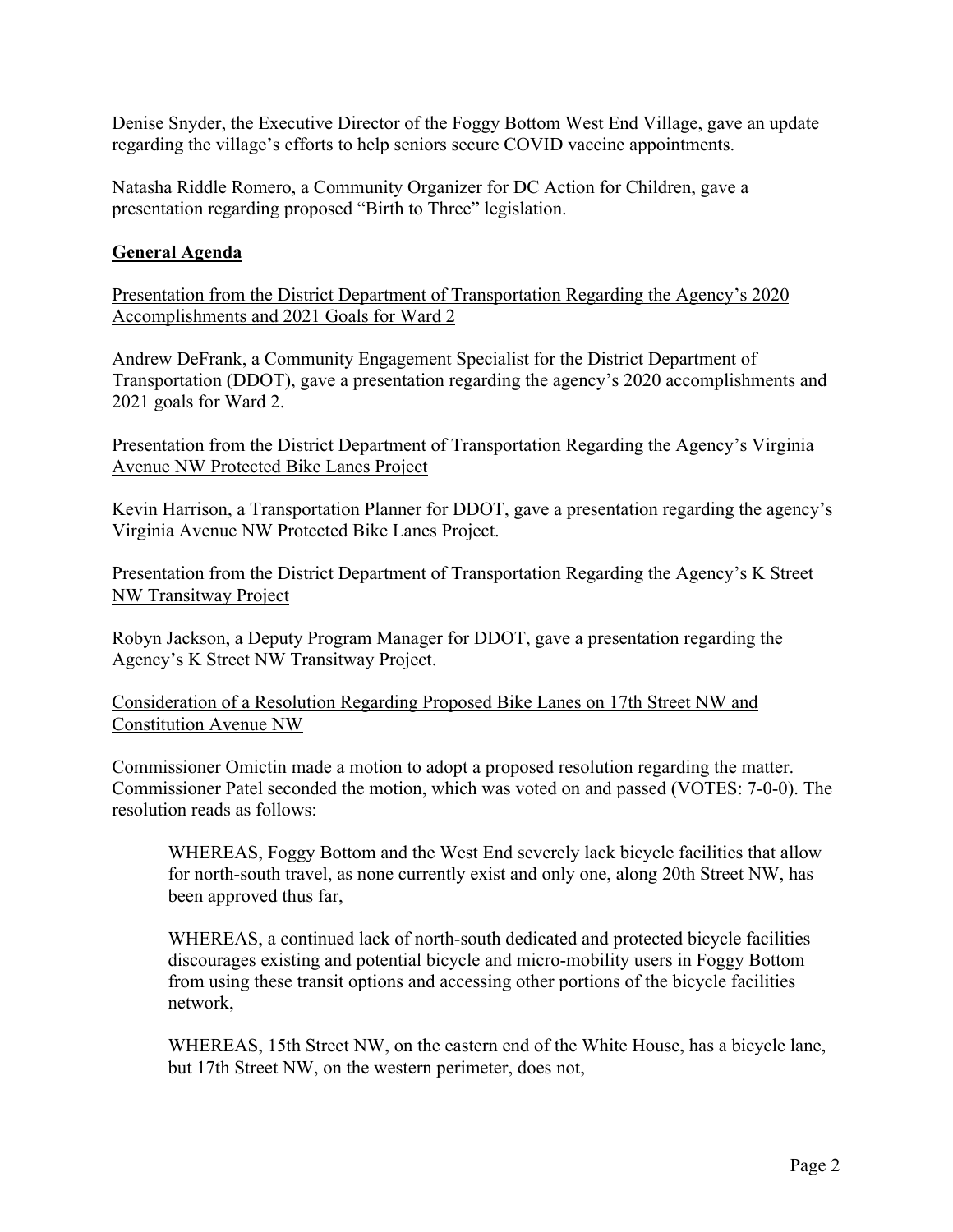WHEREAS, before the COVID-19 public health emergency, the 15th Street NW bike lane was regularly heavily congested during rush hour,

WHEREAS, cyclists crossing the White House grounds from 15th Street NW, using the National Park Service trail through the Ellipse, cannot safely reach Foggy Bottom other than through G Street NW because of a lack of bicycle facilities on the White House's western perimeter,

WHEREAS, cycling on the sidewalk is prohibited along 17th Street NW, which encourages bicycle users to share the road with drivers and risk serious injury, particularly for those using recumbent bicycles,

WHEREAS, the newly-released moveDC plan by the District Department of Transportation (DDOT) does not recommend the construction of a cycle track on 17th Street NW,

WHEREAS, 17th Street NW is frequently used by tourists on bicycles to access the National Mall, the Lincoln Memorial, and other commemorative works,

WHEREAS, students attending courses at the Corcoran School of Arts and Design, as well as employees of government agencies and other employers located on 17th Street NW, need options to reach their destinations beyond walking and automobiles, and

WHEREAS, ANC 2B has called for the consideration of bike lanes along 17th Street NW north of K Street NW, and have been generally supportive of two-way protected cycle track on 17th Street NW between Florida Ave NW and Constitution Ave NW.

THEREFORE, BE IT RESOLVED that ANC 2A calls on DDOT to add a protected, twoway cycle track along 17th Street NW between K Street NW and Constitution Avenue NW to their moveDC plan, in consultation with federal agencies tasked with security of the White House complex and the safety of federal officials.

BE IT FURTHER RESOLVED that ANC 2A calls on DDOT to consider closing the slip lane at New York Avenue NW and 17th Street NW, establishing a dedicated right turn lane in its stead, constructing a Capital Bikeshare station along the 17th Street NW curb, and converting the rest of the former road to communal and/or green space.

# **Matters Before the Department of Consumer and Regulatory Affairs**

Consideration of a Resolution Regarding Boston Properties' Request for an After-Hours Permit as Part of the 2100 Pennsylvania Avenue NW Construction Project

Commissioner Friend made a motion to adopt a proposed resolution regarding the matter. Commissioner Barbisch seconded the motion, which was voted on and passed (VOTES: 7-0-0). The resolution reads as follows: